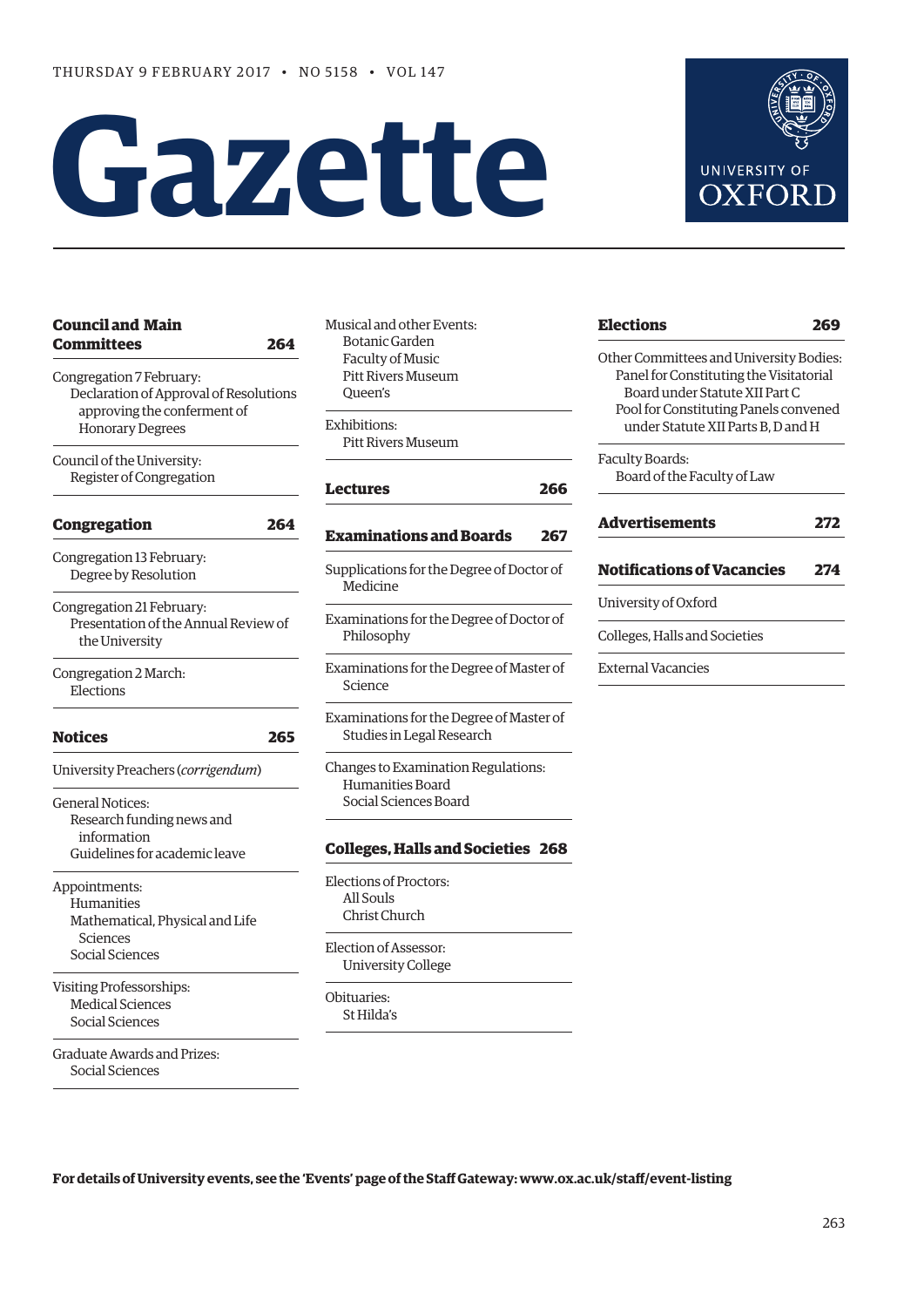## <span id="page-1-0"></span>Council and Main Committees

## Congregation

#### **Congregation** 7 February

#### **Congregation** 13 February

**Degree by Resolution**

#### **Declaration of Approval of Resolutions approving the conferment of Honorary Degrees**

No notice of opposition having been given, the Vice-Chancellor declared the resolutions authorising the conferment of Honorary Degrees approved.

#### **Council of the University**

#### **Register of Congregation**

The Vice-Chancellor reports that the following names have been added to the Register of Congregation:

Barker, D J, Merton Matin, M, Wolfson Mullen, A L, All Souls Roth, I M, Faculty of Clinical Medicine Townsend, Z, History Faculty Wedge, DC, Pembroke Williams, B A O, Jesus

#### **Divisional and Faculty Boards**

For changes in regulations for examinations see ['Examinations and Boards'](#page-4-0) below.

*This content has been removed as it contains personal information protected under the Data Protection Act.*

| Congregation | 21 February |
|--------------|-------------|

¶ Members of Congregation are reminded that any two members may, not later than **noon on 13 February**, give notice in writing to the Registrar that they wish to discuss the Annual Review of the University (see the note on the conduct of business in Congregation below). If no such notice has been given, and unless Council has declared otherwise or the meeting has been adjourned, the Annual Review shall be declared presented and the meeting may be cancelled.

#### **Presentation of the Annual Review of the University**

The Annual Review of the University for 2015/16 ([Supplement \\*1 to](http://www.ox.ac.uk/about/organisation/annual-review) *Gazette*, Vol 147) will be presented and may be discussed.

#### **Congregation** 2 March

#### **Elections**

#### OTHER COMMITTEES AND UNIVERSITY BODIES

Panel for Constituting the Visitatorial Board under Statute XII Part C Pool for Constituting Panels convened under Statute XII Parts B, D and H

#### FACULTY BOARDS

Board of the Faculty of Law

Details are in ['Elections'](#page-6-0) section below.

#### **Note on procedures in Congregation**

¶ Business in Congregation is conducted in accordance with Congregation Regulations 2 of 2002 [\(www.admin.ox.ac.uk/statutes/](http://www.admin.ox.ac.uk/statutes/regulations/529-122.shtml) [regulations/529-122.shtml\). A p](http://www.admin.ox.ac.uk/statutes/regulations/529-122.shtml)rintout of these regulations, or of any statute or other regulations, is available from the Council Secretariat on request. A member of Congregation seeking advice on questions relating to its procedures, other than elections, should contact Mrs F Burchett at the University Offices, Wellington Square (telephone: (2)80199; email: felicity. [burchett@admin.ox.ac.uk\); questions](mailto:felicity.burchett@admin.ox.ac.uk)  relating to elections should be directed to the Elections Officer, Ms S L S Mulvihill [\(telephone: \(2\)80463; email: elections.](mailto:elections.office@admin.ox.ac.uk) office@admin.ox.ac.uk).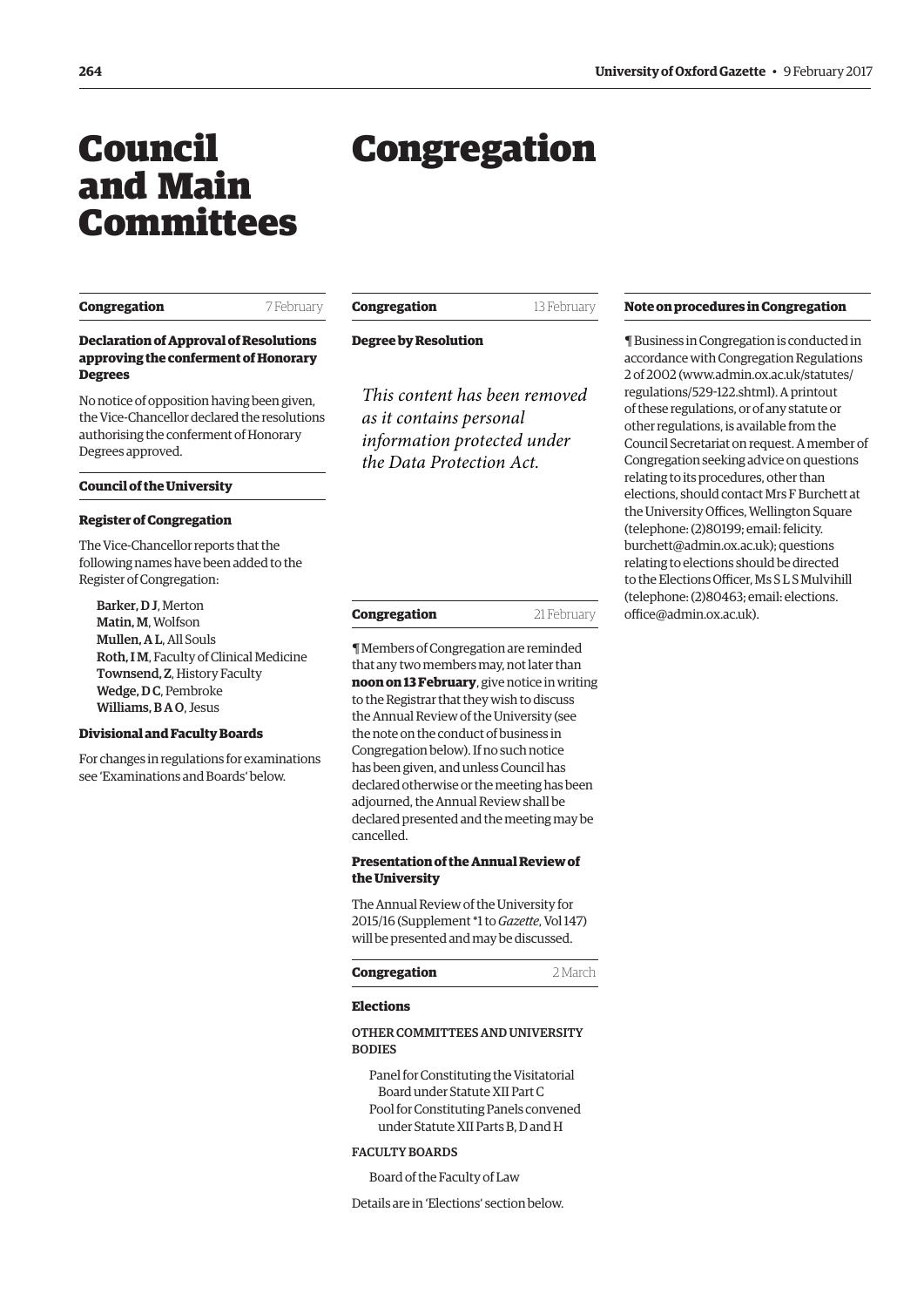## <span id="page-2-0"></span>Notices

#### **University Preachers**

#### *Corrigendum:*

The Revd Dr Jennifer Strawbridge, Mansfield, will preach the University Sermon on 12 February at St Mary's.

#### **General Notices**

#### **Research funding news and information**

The University has taken up a one-year trial subscription to the 'News' and 'Funding Insight' modules in Research Professional, the online funding database. New features include research policy and funding news, access to PDFs of *Research Fortnight* and *Research Europe* magazines, know-how articles on funders and funding programmes, and information on past award [winners. For details visit www.admin.ox.ac.](www.admin.ox.ac.uk/researchsupport/findfunding/rp) uk/researchsupport/findfunding/rp.

#### **Guidelines for academic leave**

Academic staff are reminded of the guidelines for applying for and taking leave, which are published on the [Personnel Services website: www.admin.](www.admin.ox.ac.uk/personnel/staffinfo/academic/guidelinesforleave) ox.ac.uk/personnel/staffinfo/academic/ guidelinesforleave.

#### **Appointments**

#### **Humanities**

#### JOHN G WINANT VISITING PROFESSORSHIP OF AMERICAN GOVERNMENT

Professor Sidney Milkis, PhD Pennsylvania, has been appointed to the John G Winant Visiting Professorship of American Government, Rothermere American Institute, and Supernumerary Visiting Fellow of Balliol from 15 January 2017 to 30 June 2017.

#### **Mathematical, Physical and Life Sciences**

#### UNIVERSITY RESEARCH LECTURER

The Mathematical, Physical and Life Sciences Divisional Board has conferred the title of University Research Lecturer upon Paolo Adami, PhD Florence, of the Department of Engineering Science, for a period of 3 years with effect from 1 February 2017.

#### **Social Sciences**

#### REAPPOINTMENTS

Professor Douglas Gollin, PhD Minnesota; Associate Professor of Development Economics (with title of Professor of Development Economics) from 1 October 2017 until retirement

#### **Visiting Professorships**

#### **Medical Sciences**

The Medical Sciences Board has conferred the following titles:

E Banks, BMedSci, MB BS, PhD; Visiting Professor of Epidemiology and Public Health, for a period of 3 years from 1 February 2017

U Dirnagl, PhD, MD; Visiting Professor of Experimental Stroke Research, for a period of 5 years from 20 January 2017

M Endres, MD, Visiting Professor of Stroke Medicine; for a period of 5 years from 20 January 2017

#### **Social Sciences**

The Social Sciences Division has, on the recommendation of the Saïd Business School, reconferred the title of Visiting Professor (Organisational Change) on Professor Louise Fitzgerald for 1 year from 1 February 2017.

The Social Sciences Division has, on the recommendation of the Department of Politics and International Relations, conferred the title of Visiting Professor on Professor Stathis Kalyvas for 6 months from 1 January 2017.

The Social Sciences Division has, on the recommendation of the Faculty of Law, reconferred the title of Visiting Professor of Law on Judge Theodor Meron for 3 years from 1 October 2017.

The Social Sciences Division has, on the recommendation of the Faculty of Law, conferred the title of Visiting Lecturer on Dr Alison Slade for 3 years from 1 December 2016.

#### **Graduate Awards and Prizes**

*This content has been removed as it contains personal information protected under the Data Protection Act*

#### **Musical and other Events**

#### **Botanic Garden**

#### TAKE A FAIRTRADE BREAK

*11am–1pm, 15 Feb*: find out how farmers and producers can get a fair deal for their food, take part in craft activities, make fairtrade treats and meet real plant scientists. Drop-in; suitable for all ages

#### **Faculty of Music**

#### INTERNATIONAL WOMEN'S DAY **CONCERT**

*8pm, 7 Mar*: Claire Booth, soprano, Anna Tilbrook, piano, and Natalie Clein, cello. Includes commission by Deborah Pritchard with text by Jeanette Winterson. More information and tickets: [www.music.ox.ac.uk](http://www.music.ox.ac.uk)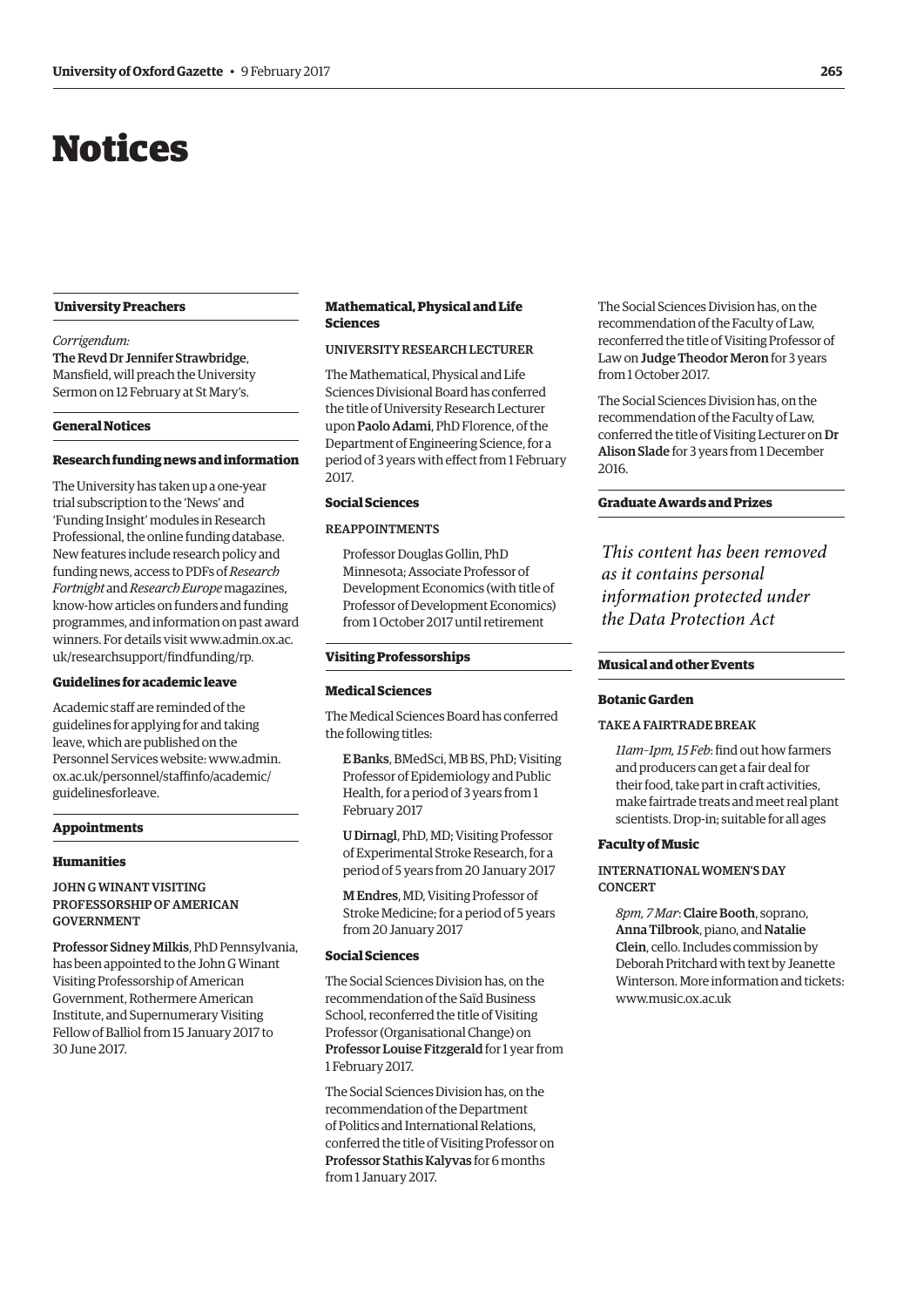## Lectures

#### <span id="page-3-0"></span>**Pitt Rivers Museum**

#### OUT IN OXFORD

The following events, accompanying an LGBTQ+ trail of the University of Oxford's collections, will take place at the Pitt Rivers [Museum. More information: www.glam.](www.glam.ox.ac.uk/outinoxford) ox.ac.uk/outinoxford.

*7–10pm, 11 Feb*: Party at the Pitt – immersive performances, hands–on activities, pop–up exhibitions and special talks

*7–9.30pm, 16 Feb*: Is gender identity a choice? Join Philosophy in Pubs to discuss over a drink in the galleries

*2.30–3.30pm, 18 Feb*: Out in Oxford – spotlight talk

*6–9pm, 25 Feb*: My Normal takeover night – social evening curated by LGBTQ+ young people from Oxfordshire

*6–8.30pm, 28 Feb*: *Paris is burning* – film screening and panel discussion of a cult classic

#### **Queen's**

#### VICTORIA REQUIEM AND WHYTE LAMENTATIONS

*7.30pm, Sat 4 Mar*, *the chapel*: The Choir of the Queen's College and Owen Rees. Tickets: [www.ticketsoxford.com, 01](http://www.ticketsoxford.com)865 305305

#### **Exhibitions**

#### **Pitt Rivers Museum**

#### OUT IN OXFORD: AN LGBTQ+ TRAIL OF THE UNIVERSITY OF OXFORD'S **COLLECTIONS**

*from 11 Feb*: the University of Oxford's first cross-collections trail is the result of 'Celebrating Diversity', a project funded by Arts Council England via the Oxford University Museums Partnership and created with the LGBTQ+ community. Launching in February 2017 to celebrate LGBT History Month and the 50th anniversary of the partial decriminalisation of homosexuality in England and Wales. To download a trail booklet and more [information: www.glam.ox.ac.uk/](www.glam.ox.ac.uk/outinoxford) outinoxford.

#### **Women of Achievement**

Marin Alsop, music director, Baltimore Symphony Orchestra and São Paulo Symphony Orchestra, will deliver a Women of Achievement lecture at 5.30pm on 24 February in the Holywell Music Room. [Registration required: www.ox.ac.uk/news](www.ox.ac.uk/news-and-events/women-of-achievement)and-events/women-of-achievement.

*Subject*: 'Leading by example: my path to the podium'

#### **Humanities**

#### **TORCH | The Oxford Research Centre in the Humanities**

#### THE OXFORD PSALMS NETWORK

*New Perspectives on the Psalms* 

The following lectures will take place at 6.15pm on Tuesdays in the Ursell Room, Pusey House, St Giles'. Followed by a drinks reception; all welcome. More information: [http://torch.ox.ac.uk/psalms.](http://torch.ox.ac.uk/psalms)

#### Jonathan Arnold

*14 Feb*: ' "How shall we sing the Lord's song in a strange land?" Theological turmoil and the use of Psalms in earlymodern English music'

#### Sue Gillingham

*21 Feb*: 'What is reception history and how do we do it? Jewish and Christian responses to Psalm 8'

#### Mike Kuczynski

*28 Feb*: 'The Psalms and the Mixed Life'

Danny Crowther and Shirin Shafaie *7 Mar*: 'The Psalms and the Qu'ran'

#### **Faculty of Theology and Religion**

#### MONASTIC COLLOQUIA

The following colloquia will take place at 3pm on Wednesdays in Seminar Room 2, Faculty of Theology and Religion. Convener: Dr M Carlos

#### Ven Ilona Budapesti

*15 Feb*: 'Who ordains us? Solitary, sodality and the conundrum of women'

Ven Professor Alexander Bruce *22 Feb*: 'All I know about monastics I learnt from *Star Wars*'

#### Mr Alasdair Watson

*1 Mar*: 'A community of married monks: is an Islamic monasticism possible?'

#### **Medical Sciences**

#### **Oxford University Medical Education Fellows**

#### LEDINGHAM LECTURE SERIES

Professor Sir John Bell will be in conversation at 6pm on 2 March at the Old [Bursary, Exeter. To register: www.oumef.](www.oumef.org.uk) org.uk.

*Subject*: 'Inspiring through excellence'

#### **Nuffield Department of Clinical Neurosciences**

Professor Martin Turner will lecture at

- 4.30pm on 28 February in Lecture Theatre 1,
- Academic Centre, John Radcliffe Hospital. *Subject*: 'Detecting, tracking and predicting motor neuron disease'

#### **Nuffield Department of Primary Care Health Sciences**

#### LITCHFIELD LECTURE

Professor Martin McKee, LSHTM, will deliver the 2017 Litchfield Lecture at 5.30pm on 16 March at St Luke's Chapel, Radcliffe Observatory Quarter. More [information: www.phc.ox.ac.uk/events/](www.phc.ox.ac.uk/events/lichfield-lecture-2017) lichfield-lecture-2017.

*Subject*: 'Jam tomorrow? Prospects for the "just about managing" in Britain'

#### **Social Sciences**

#### **Saïd Business School**

#### MAKING IT BIG

Binod Chaudhary will lecture at 12.15pm on 23 February at Saïd Business School. More [information and to register: www.binod](www.binod-chaudhary.eventbrite.com)chaudhary.eventbrite.com.

*Subject*: 'The inspiring story of Nepal's first billionaire in his own words'

#### **Institutes, Centres and Museums**

#### **Oxford Martin School**

#### PUBLIC LECTURES

The following lectures will take place on 21 February at the Oxford Martin School, corner of Catte and Holywell Streets. All welcome but registration required: [www.](http://www.oxfordmartin.ox.ac.uk/events/registration) [oxfordmartin.ox.ac.uk/events/registration.](http://www.oxfordmartin.ox.ac.uk/events/registration)

#### Karen Florini

*12.30pm*: 'Climate change: what's new, what's next?'

#### Gordon Menzies

*5pm*: ' Restoring trust in finance'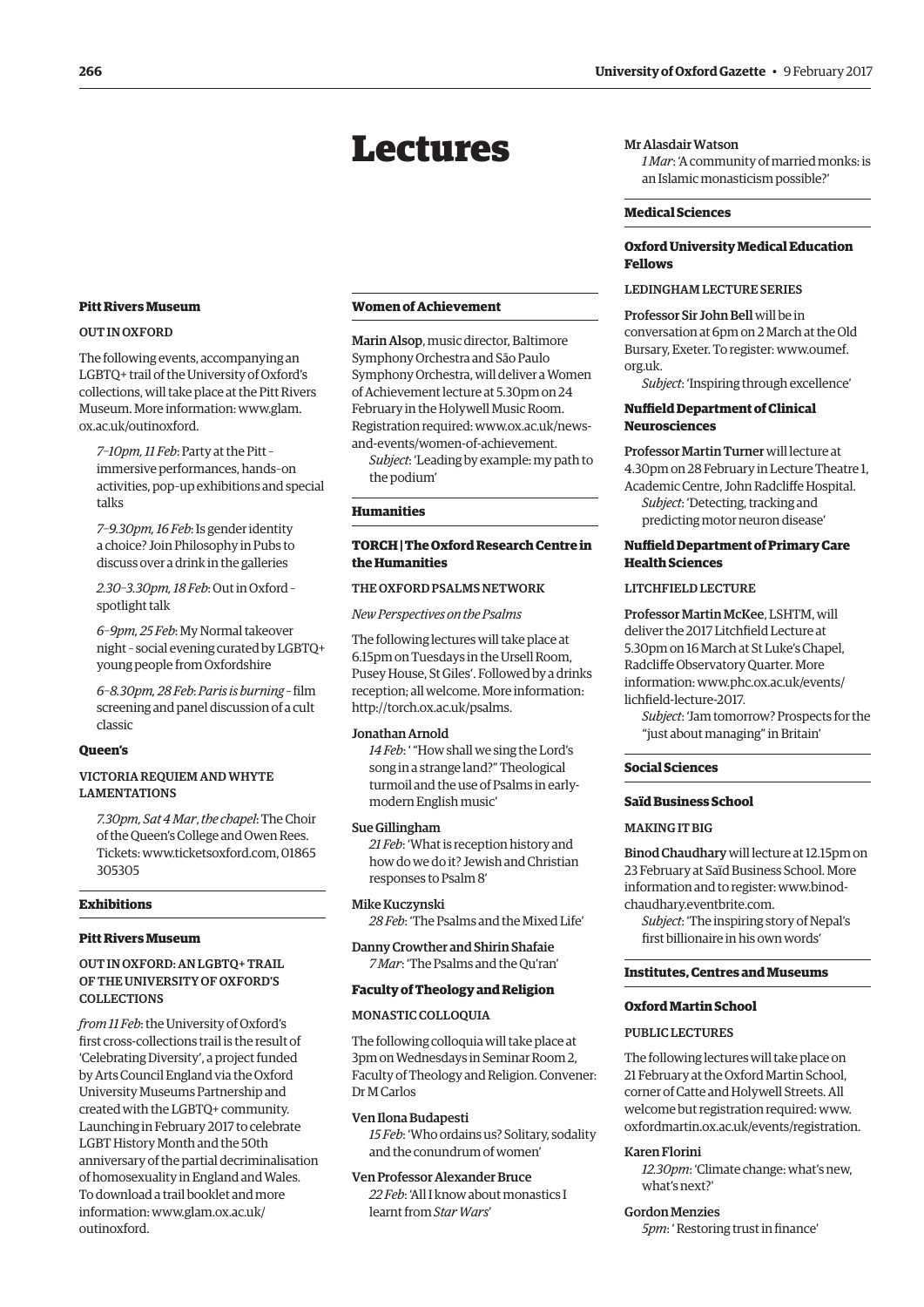## Examinations and Boards

#### <span id="page-4-0"></span>**Colleges, Halls and Societies**

#### **Balliol**

LADY DERVORGUILLA SEMINAR

Dame Jocelyn Bell Burnell will deliver the Lady Dervorguilla Seminar at 8pm on 23 February at Holywell Manor, Manor Road. [More information: www.balliolmcr.com/](www.balliolmcr.com/content/lady-dervorguilla-seminars) content/lady-dervorguilla-seminars.

*Subject*: 'Careering through astronomy'

#### **Somerville**

DOROTHY HODGKIN MEMORIAL LECTURE

Professor Dame Janet Thornton will deliver the 2017 Dorothy Hodgkin Memorial Lecture at 5.30pm on 10 March in the Flora Anderson Hall, followed by a reception in the Brittain Williams Room. Part of the Oxford International Women's festival; all welcome. More information: www.some. [ox.ac.uk/event/dorothy-hodgkin-memorial](www.some.ox.ac.uk/event/dorothy-hodgkin-memorial-lecture)lecture.

*Subject*: 'From molecules to medicine'

#### **Wolfson**

#### OXFORD CENTRE FOR LIFE-WRITING EVENTS

The following events will take place at the Leonard Wolfson Auditorium. Free. All welcome. Conveners: Professor Dame Hermione Lee, Professor Elleke Boehmer, Dr Kate Kennedy

#### WEINREBE LECTURE SERIES

Lyndal Roper will give a Weinrebe lecture at 5.30pm on 21 February.

*Subject*: 'Martin Luther, difficult hero'

#### COLLOQUIUM

A colloquium will be held 2–6pm on 25 February.

*Subject*: 'Celebiography: self/ knowledge: autobiography and research'

#### DISCUSSION PANEL

Donald MacLeod, Rachel Cooke and Susan Walker will lead an ODNB discussion panel at 5.30pm on 9 March.

*Subject*: 'Beyond the book'

**Supplications for the Degree of Doctor of Medicine**

*This content has been removed as it contains personal information protected under the Data Protection Act.*

#### **Examinations for the Degree of Doctor of Philosophy**

*This content has been removed as it contains personal information protected under the Data Protection Act.*

#### **Examinations for the Degree of Master of Science**

*This content has been removed as it contains personal information protected under the Data Protection Act.*

#### **Examinations for the Degree of Master of Studies in Legal Research**

*This content has been removed as it contains personal information protected under the Data Protection Act.*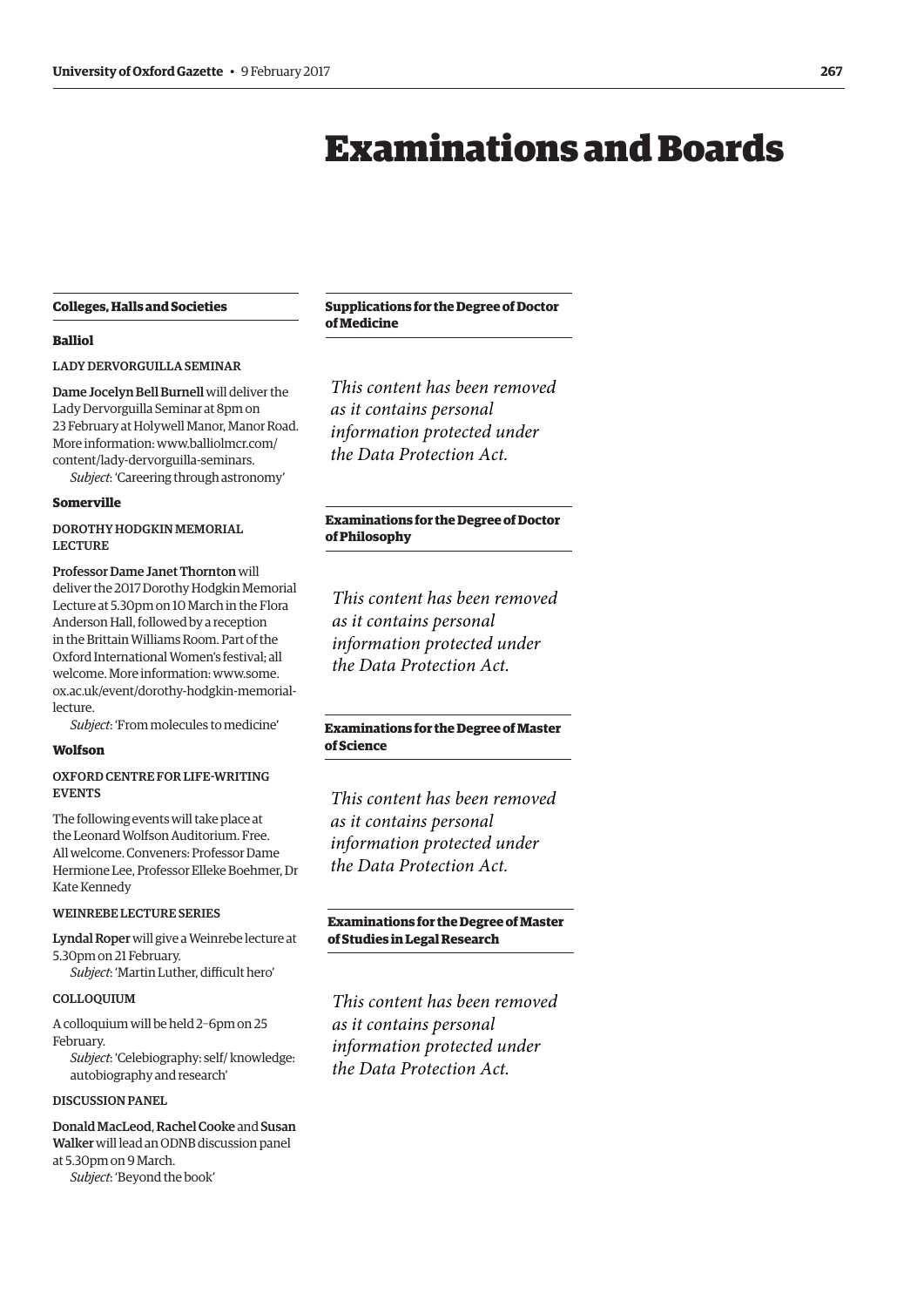<span id="page-5-0"></span>*This content has been removed as it contains personal information protected under the Data Protection Act.*

## Colleges, Halls and Societies

#### **Elections of Proctors**

#### **All Souls**

A meeting will be held at 10am on Wednesday, 8 March, in the Hall, All Souls, for the purpose of electing a Proctor for the proctorial year starting on 14 March 2018. All members of All Souls entitled under Council Regulations to vote in the election are hereby invited to attend.

*26 January 2017* Sir John Vickers Warden

#### **Christ Church**

A meeting will be held at 2pm on Wednesday, 8 March, in the Friend Room, Christ Church, for the purpose of electing a Proctor for the proctorial year starting on 14 March 2018. All members of Christ Church entitled under Council Regulations to vote are hereby invited to attend.

*1 February 2017* The Very Revd Professor Martyn Percy Dean

#### **Election of Assessor**

#### **University College**

A meeting will be held at 1.45pm on Wednesday, 8 March, in the Alington Room, University College, for the purpose of electing the Assessor for the assessorial year starting on 14 March 2018. All members of University College who are members of Congregation but not members of the governing body of any other college or society, together with any members of the Governing Body of University College who are not members of Congregation, are entitled to vote in the election, and are hereby invited to attend.

*30 January 2017*  Sir Ivor Crewe

Master

### **Obituaries**

#### **St Hilda's**

Mrs Janet Cunliffe-Jones (*née* Marshall), 11 January 2017; 1956. Aged 79. Mrs Jennifer Fisher (*née* Illsley), 11 January 2017; 1951. Aged 84. Mrs Jennifer Stewart (*née* Russell), 11 January 2017; 1963. Aged 75.

#### **Changes to Examination Regulations**

For the complete text of each regulation listed below and a listing of all changes to regulations for this year to date, [please see www.ox.ac.uk/gazette/](www.ox.ac.uk/gazette/examinationregulations) examinationregulations.

#### **Humanities Board**

MST IN THE STUDY OF RELIGIONS correction to 'for first examination from' date

#### **Social Sciences Board**

#### DPHIL IN LAW

students commencing their studies in 2016/17 follow the same regulations as for the previous year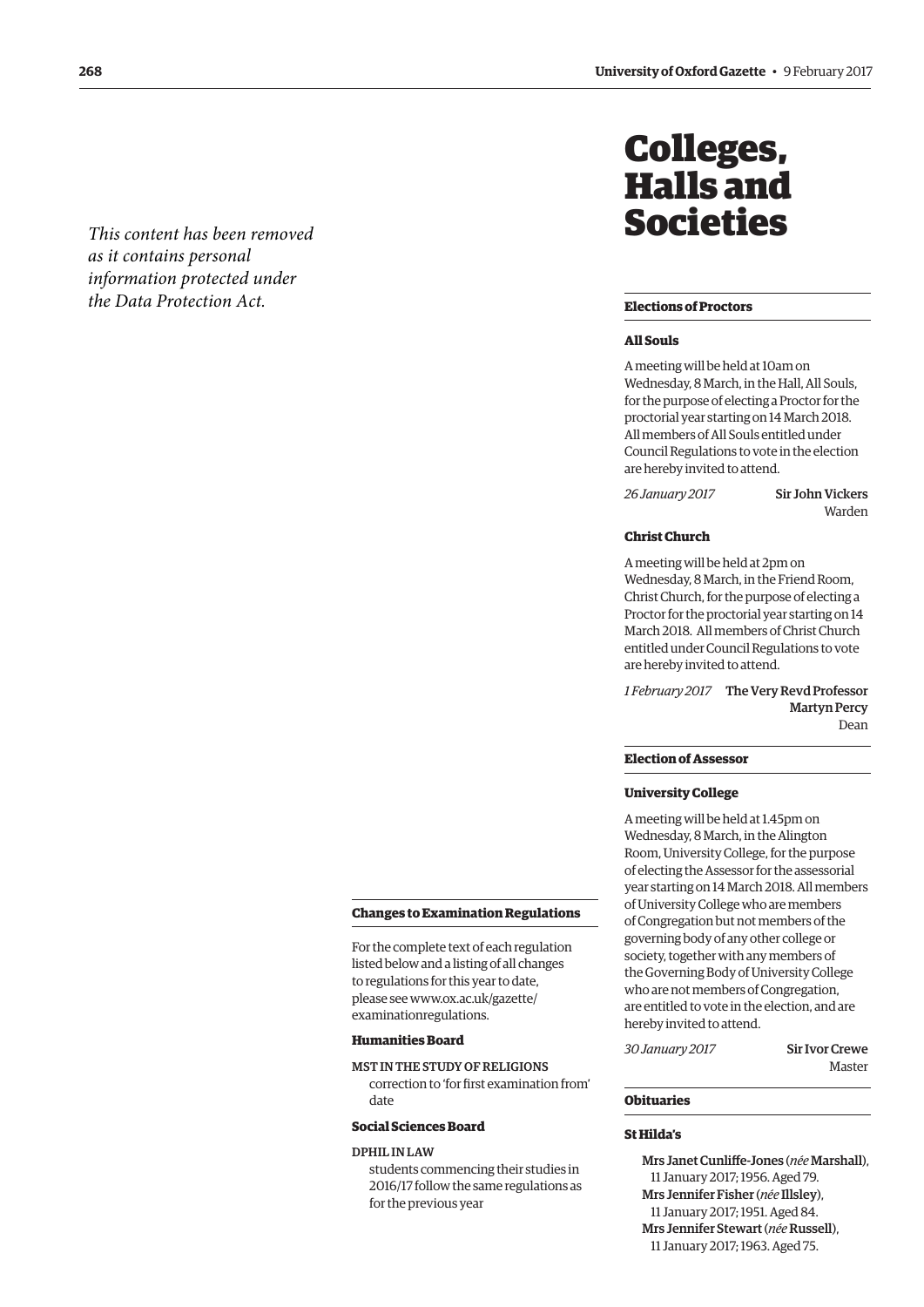## <span id="page-6-0"></span>Elections

| <b>Elections</b> | 2 March |
|------------------|---------|
|                  |         |

Nominations for the elections below closed at 4pm on 2 February.

#### **Other Committees and University Bodies**

#### PANEL FOR CONSTITUTING THE VISITATORIAL BOARD UNDER STATUTE XII PART C

*If the statutes approved by Congregation on 31 May 2016 are approved by Her Majesty in Council, an election will be required to ensure that the Visitatorial Board Panel remains fully populated. This election is being conducted pending that approval.*

One member of Congregation required to engage in academic teaching and/or research either by their written contracts of employment or by established and agreed practice elected by Congregation

| To hold                        | To hold            |
|--------------------------------|--------------------|
| office                         | office             |
| from                           | until              |
| Ms Catriona J E with immediate | MT 2018            |
| effect subject to              |                    |
| the approval                   |                    |
| sought from Her                |                    |
|                                |                    |
|                                | Majesty in Council |

Further information on the Visitatorial Board Panel can be found at www.admin. ox.ac.uk/media/global/wwwadminoxacuk/ localsites/councilsecretariat/congregation/ [Statute\\_XII\\_\(as\\_approved\\_by\\_Congregation\\_](www.admin.ox.ac.uk/media/global/wwwadminoxoacuk/localsites/councilsecretariat/congregation/Statute_XII_(as_approved_by_Congregation_on_31_May_2016_subject_to_the_approval_of_Her_Majesty_in_Council).pdf) on\_31\_May\_2016\_subject\_to\_the\_ approval\_of\_Her\_Majesty\_in\_Council). [pdf and www.admin.ox.ac.uk/statutes/](www.admin.ox.ac.uk/statutes/regulations/248-062.shtml) regulations/248-062.shtml.

#### POOL FOR CONSTITUTING PANELS CONVENED UNDER STATUTE XII PARTS B, D AND H

*If the statutes approved by Congregation on 31 May 2016 are approved by Her Majesty in Council, elections will be required to populate the new Pool for Constituting Panels under Statute XII, Parts B, D and H and under the associated regulations made by Council on [2 December 2016 \(Supplement \(1\) to Gazette](http://www.ox.ac.uk/gazette/2016-2017/17november2016-no5150/supplements/#245211)  No 5149, vol 147). These elections are being conducted pending that approval.*

Four members of Congregation to whom Statute XII applies to represent the Division of Humanities, elected by members of Congregation

| <i>Current/</i> | To hold | To hold |
|-----------------|---------|---------|
| Retiring        | office  | office  |
| Member          | from    | until   |

[new positions] with immediate HT 2021 effect subject to the approval sought from Her Majesty in Council

*The following nominations have been received*:

Karen Brill, BSc Cape Town, BA Lond, MSt Oxf, Humanities Division

*Nominated by*:

A L Broadby, Faculty of Theology and Religion L Hirsch, Humanities Division C McKiernan, Humanities Division

H L Morris, Faculty of Medieval and Modern Languages

Steven Gunn, MA DPhil Oxf, Fellow of Merton, Faculty of History

#### *Nominated by*:

I W Archer, Keble, Faculty of History R E Buxton, Merton M H Conway, Balliol, Faculty of History N M Nowakowska, Somerville, Faculty of History

Edmund M Herzig, MA Camb, MA DPhil Oxf, Fellow of Wadham, Faculty of Oriental Studies

#### *Nominated by*:

I Bangha, Wolfson, Faculty of Oriental Studies

- A D Farmery, Wadham, Faculty of Clinical Medicine
- L J N Mignon, St Antony's, Faculty of Oriental Studies
- C Z Minkowski, Balliol, Faculty of Oriental Studies

Lynne Hirsch, BA Jerusalem, MA Stanford, Humanities Division

#### *Nominated by*:

K Brill, Humanities Division A J Fairweather-Tall, Humanities

- Division
- H L Morris, Faculty of Medieval and Modern Languages
- K E O'Brien, University College, Faculty of English Language and Literature

Four members of Congregation to whom Statute XII applies to represent the Division of Mathematical, Physical and Life Sciences, elected by members of Congregation

| Current/ | To hold | To bold |
|----------|---------|---------|
| Retiring | office  | office  |
| Member   | from    | until   |

[new positions] with immediate HT 2021 effect subject to the approval sought from Her Majesty in Council

*The following nominations have been received*:

Gwen Booth, MA PhD Camb, Mathematical, Physical and Life Sciences Division

#### *Nominated by*:

- D D C Bradley, Jesus, Faculty of Physics, Faculty of Engineering Science
- S Bysouth, Personnel Services
- M Z Kwiatkowska, Trinity, Faculty of Computer Science
- P Mountford, St Edmund Hall, Faculty of Chemistry
- P D Nellist, Corpus Christi, Faculty of Materials
- S J Shaikh, Mathematical, Physical and Life Sciences Division

Chris Grovenor, MA DPhil Oxf, Fellow of St Anne's, Faculty of Materials

#### *Nominated by*:

- P S Grant, St Catherine's, Faculty of Materials
- T J Marrow, Mansfield, Faculty of Materials
- R I Todd, St Catherine's, Faculty of Materials
- A J Wilkinson, St Cross, Faculty of Materials

Veronica McGowan, BSc Lond, PhD Warw, Department of Plant Sciences

#### *Nominated by*:

J W Dickson, Personnel Services

- L Dolan, Magdalen, Faculty of Plant Sciences
- J A Langdale, Queen's, Faculty of Plant Sciences
- S J Shaikh, Mathematical, Physical and Life Sciences Division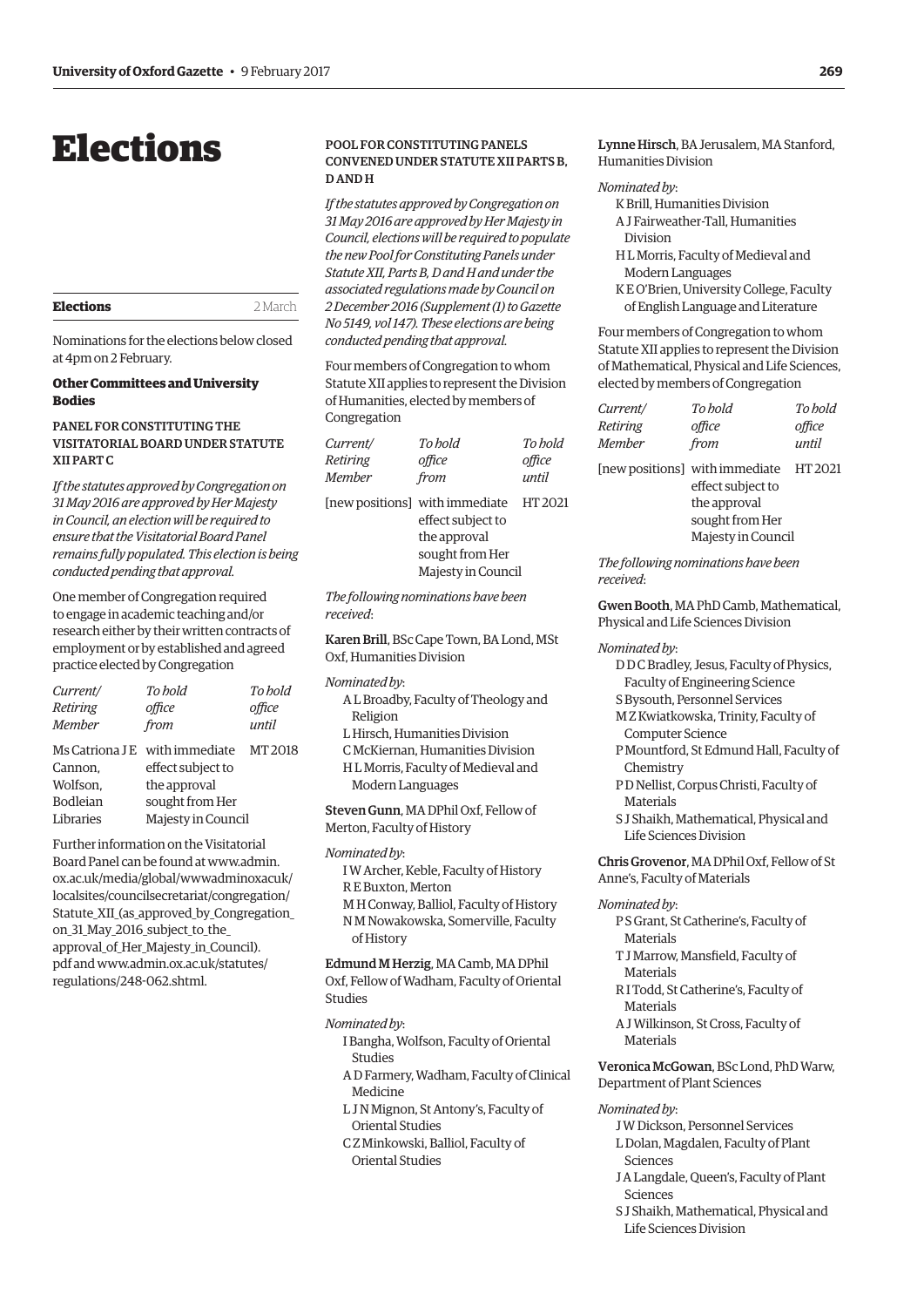Rosie Mortimer, MA Oxf, Department of Chemistry

*Nominated by*:

M Brouard, Jesus, Faculty of Chemistry S R MacKenzie, Magdalen, Faculty of

- Chemistry P Mountford, St Edmund Hall, Faculty of
- Chemistry
- S J Shaikh, Mathematical, Physical and Life Sciences Division

Dr Charlotte Sweeney, BSc Sus, MBA PhD Open, Department of Materials

#### *Nominated by*:

- S Bysouth, Personnel Services P S Grant, St Catherine's, Faculty of **Materials**
- S J Shaikh, Mathematical, Physical and Life Sciences Division
- K J Willis, Merton, Faculty of Anthropology and Geography, Faculty of Zoology

Four members of Congregation to whom Statute XII applies to represent the Division of Medical Sciences, elected by members of Congregation

| Current/      | To hold | To hold |
|---------------|---------|---------|
| Retiring      | office  | office  |
| <b>Member</b> | from    | until   |
|               |         |         |

[new positions] with immediate HT 2021 effect subject to the approval sought from Her Majesty in Council

*The following nominations have been received*:

Liz Barnes-Moss, Nuffield Department of Clinical Neurosciences

*Nominated by*:

- P J M Elphick, Nuffield Department of Obstetrics and Gynaecology
- A J Holmes, Department of Paediatrics
- C Kennard, Brasenose, Faculty of Psychological Studies, Faculty of Clinical Medicine
- I M C Tracey, Pembroke, Faculty of Psychological Studies, Faculty of Clinical Medicine

Sasha Shepperd, BA Vermont, MA Harvard, DPhil Oxf, Faculty of Clinical Medicine

#### *Nominated by*:

- J M Armitage, Faculty of Clinical Medicine
- D A Bennett, Clinical Trial Service Unit and Epidemiological Studies Unit
- J R Emberson, Clinical Trial Service Unit and Epidemiological Studies Unit
- T J A Key, Cancer Research UK
- Epidemiology Unit

Four members of Congregation to whom Statute XII applies to represent the Division of Social Sciences, elected by members of Congregation

| <i>Current/</i><br>Retiring<br>Member | To bold<br>office<br>from                           | To hold<br>office<br>until |
|---------------------------------------|-----------------------------------------------------|----------------------------|
|                                       | [new positions] with immediate<br>effect subject to | HT 2021                    |
|                                       | the approval                                        |                            |

sought from Her Majesty in Council

*The following nominations have been received*:

Janice French, BA Camb, MA City, MBA Lond, Saïd Business School

- *Nominated by*:
	- S E Dopson, Green Templeton, Faculty of Social Studies, Faculty of Management
	- C W Quinn, Wolfson, Saïd Business School
	- F P Reed-Tsochas, Green Templeton, Faculty of Management P Tufano, Balliol, Faculty of Management

Eve Rodgers, BA Open, Department of

Education

#### *Nominated by*:

- J Baird, St Anne's, Faculty of Social Studies
- K A Butler, Personnel Services
- J A Dickson, Personnel Services
- A E Oancea, Kellogg, Faculty of Social **Studies**

Nicholas Van Hear, BA Camb, PhD Birm, Faculty of Anthropology and Geography

#### *Nominated by*:

- B J Anderson, School of Anthropology
- and Museum Ethnography C Costello, St Antony's, Faculty of Law
- D A Dzenovska, Kellogg, Faculty of
- Anthropology and Geography
- E Newcombe, School of Anthropology and Museum Ethnography

#### Charlotte Vinnicombe, BA MA Liv, Faculty of Law

#### *Nominated by*:

J H Armour, Oriel, Faculty of Law A C L Davies, Brasenose, Faculty of Law M A O'Neill, Faculty of Law K Van Zwieten, Harris Manchester,

Faculty of Law

Four members of Congregation to whom Statute XII applies to represent Gardens, Libraries and Museums (GLAM), elected by members of Congregation

| To hold | To hold |
|---------|---------|
| office  | office  |
| from    | until   |
|         |         |

[new positions] with immediate HT 2021 effect subject to the approval sought from Her Majesty in Council

*The following nominations have been received*:

Aisha Burtenshaw, LLB Keele, PGDip Brist, Ashmolean Museum of Art and Archaeology

#### *Nominated by*:

- S M McCormack, Ashmolean Museum of Art and Archaeology
- L P McHaffie, Ashmolean Museum of Art and Archaeology
- P C Roberts, Wolfson, Ashmolean Museum of Art and Archaeology C T Whistler, St John's, Faculty of History

#### Laura How, BSc Sheff, Bodleian Libraries

#### *Nominated by*:

R Ovenden, Balliol, Faculty of History C M M Shaw, Deputy Registrar's Office

- A E Trefethen, St Cross, Faculty of Computer Science
- L Van Broekhoven, Linacre, Faculty of Anthropology and Geography

Boyd Rodger, BA Strath, MBA City, Book Storage Facility

#### *Nominated by*:

A S Carritt, Bodleian Information Skills

- T R Kirtley, Bodleian Estates Office
- M G Popham, Bodleian Digital Library Systems and Services

H A Wait, Faculty of Theology, Faculty of Philosophy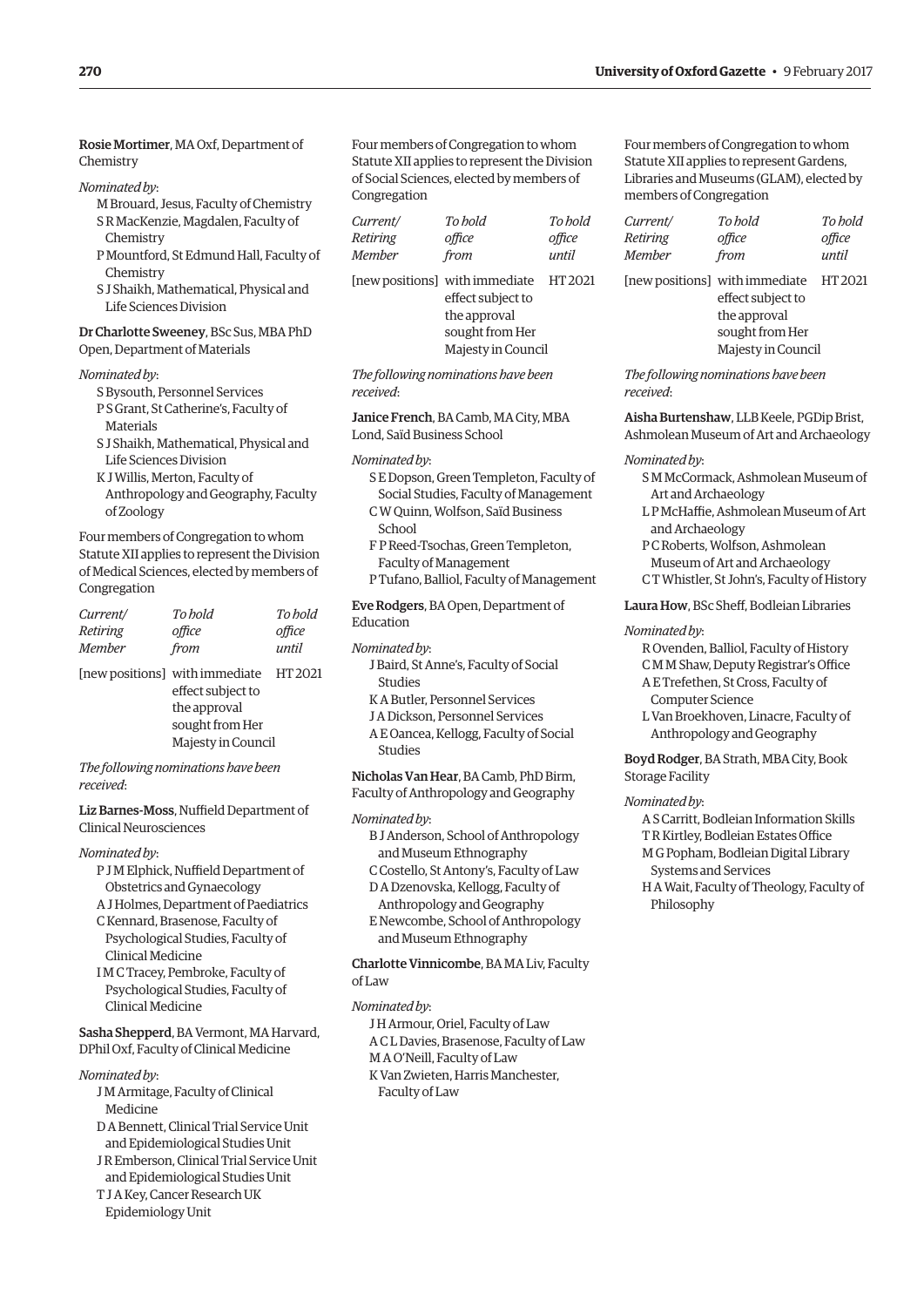Four members of Congregation to whom Statute XII applies to represent University Administration and Services (UAS), elected by members of Congregation

| Current/ | To hold | To hold |
|----------|---------|---------|
| Retiring | office  | office  |
| Member   | from    | until   |

[new positions] with immediate HT 2021 effect subject to the approval sought from Her Majesty in Council

*The following nominations have been received*:

Jennifer Makkreel, BASc Ottawa, Estates Services

*Nominated by*:

N D Hyatt, Estates Services E D James, Estates Services E Liddiard, Legal Services Office L D Ranford, Estates Services

#### Darrell Moss, Estates Services

*Nominated by*:

I A Hughes, Estates Services E A Kitchener, Estates Services S E Mitchell, Estates Services P M Sullivan, Estates Services

#### Victoria Pearson, BA LLB Auckland, Public Affairs Directorate

*Nominated by*:

- A P Brunner-Ellis, Public Affairs Directorate
- A N C MacDonald, Vice-Chancellor's and Registrar's Office
- M M Ounsley, Public Affairs Directorate J B Ray, Public Affairs Directorate

#### Stephen Purbrick, BA York, Finance Division

*Nominated by*:

- N S Anderson, Finance Division N B Heath, Finance Division J D Hutchinson, Finance Division
- G J Moore, Finance Division
- 

Sara C Smith, MA Oxf, Equality and Diversity Unit

#### *Nominated by*:

- M Chen-Wishart, Merton, Faculty of Law T Coe, Equality and Diversity Unit A L Evans, Student Administration K M Holmes, Education Policy Support J S Hoyle, Student Administration J Hutchings, Mathematical, Physical and Life Sciences
- D P Moore, Student Administration
- S F Neal, Oxford Learning Institute
- J A Tibbert, Student Administration
- M Zimba, Equality and Diversity Unit

#### Clare Wakeham, Oxford Learning Institute

#### *Nominated by*:

- T Coe, Equality and Diversity Unit
- S F Neal, Oxford Learning Institute
- J E Sherwood, Jesus, Language Centre
- A E Trefethen, St Cross, Faculty of Computer Science

Full details of the Pool's composition and the functions and powers of the Panels can [be found in Supplement \(1\) to](http://www.ox.ac.uk/gazette/2016-2017/17november2016-no5150/supplements/#245211) *Gazette* No 5149, vol 147.

#### **Faculty Boards**

#### BOARD OF THE FACULTY OF LAW

One Ordinary Member elected by all members of the faculty exclusive of the persons qualified to be Official Members as per Regulation 10 of Council Regulations 19 of 2002

*Current/Retiring Member To hold office until*

Ms Nancy Eisenhauer, Mansfield MT 2017

*The following nomination has been received*:

Professor Alison L Young, LLB Birm, BCL MA DPhil Oxf, Fellow of Hertford

*Nominated by*:

A L Bogg, Hertford A C L Davies, Brasenose C E Hoyle, Green Templeton W J Swadling, Brasenose

#### **General notes:**

Nominations in writing for the elections on 2 March, by four members of Congregation other than the candidate, were received by the Elections Office, University Offices, Wellington Square, up to 4pm on 2 February.

Candidates were invited to include with their nomination forms a written statement of no more than 250 words, setting out his or her reasons for standing and qualifications for the office being sought. In the event of a contested election, these statements will [be available online at www.admin.ox.ac.uk/](www.ox.ac.uk/elections) elections and published in the *Gazette* dated 16 February. Voters may wish to wait until they have read these notes before returning their ballot papers.

Ballot papers will be sent out to members of Congregation as soon as possible after the closing date for nominations. Completed ballot papers must be received by the Elections Office not later than **4pm on 2 March**.

For further information, please contact the Elections Officer [\(shirley.mulvihill@admin.](mailto:shirley.mulvihill@admin.ox.ac.uk) [ox.ac.uk\).](mailto:shirley.mulvihill@admin.ox.ac.uk)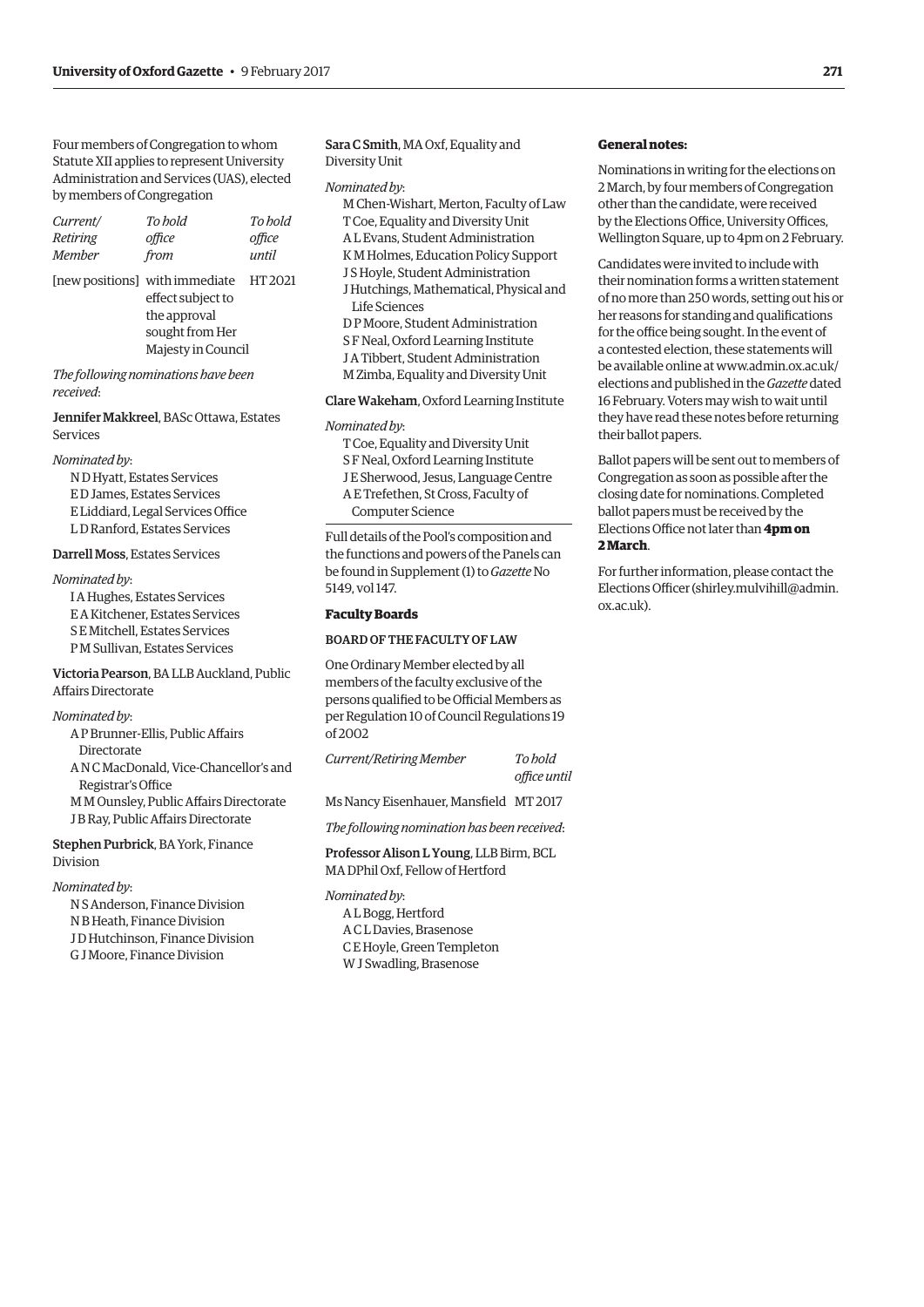## <span id="page-9-0"></span>Advertisements

#### **Advertising enquiries**

*Email*: [gazette.ads@admin.ox.ac.uk](mailto:gazette.ads@admin.ox.ac.uk) *Telephone*: 01865 (2)80548 *Web*[: www.ox.ac.uk/gazette/](www.ox.ac.uk/gazette/classifiedadvertising) classifiedadvertising

#### **Deadline**

Advertisements are to be received by **noon on Wednesday** of the week before publication (ie eight days before publication). Advertisements must be submitted online.

#### **Charges**

Commercial advertisers: £30 per insertion of up to 70 words, or £60 per insertion of 71–150 words.

Private advertisers: £20 per insertion of up to 70 words, or £40 per insertion of 71–150 words.

Advertisements which are placed only in the online edition of the *Gazette* are reduced to £20 per insertion for commercial advertisers and £10 per insertion for private advertisers for 70-word advertisements (or £40 and £20 respectively for 150-word advertisements).

See our website for examples of whether an advertisement is considered commercial [or private: www.ox.ac.uk/gazette/](www.ox.ac.uk/gazette/classifiedadvertising) classifiedadvertising.

#### **Online submission and payment**

Advertisements must be submitted and paid for online, using a credit card or debit card, through a secure website. For details, see [www.ox.ac.uk/gazette/classifiedadvertising.](http://www.ox.ac.uk/gazette/classifiedadvertising)

#### **Extracts from the terms and conditions of acceptance of advertisements**

#### *General*

1. Advertisements are accepted for publication at the discretion of the editor of the *Gazette*.

*Note*. When an advertisement is received online, an acknowledgement will be emailed automatically to the email address provided by the advertiser. The sending of this acknowledgement does not constitute an an acceptance of the advertisement or an undertaking to publish the advertisement in the *Gazette*.

2. The right of the *Gazette* to edit an advertisement, in particular to abridge when necessary, is reserved.

3. Advertisements must be accompanied by the correct payment, and must be received by the deadline stated above. *No refund can be made for cancellation after the acceptance of advertisements*.

4. Once an advertisement has been submitted for publication, no change to the text can be accepted.

5. Voucher copies or cuttings cannot be supplied.

#### *Charges*

6. Two separate charging arrangements will apply, for commercial and private advertisers. The rates applicable at any time will be published regularly in the *Gazette*, and may be obtained upon enquiry. The rates, and guidance on applicability of each rate, are also available online.

The editor's decision regarding applicability of these rates to an individual advertiser will be final.

#### *Disclaimer*

**7. The University of Oxford and Oxford University Press accept no responsibility for the content of any advertisement published in the** *Gazette***. Readers should note that the inclusion of any advertisement in no way implies approval or recommendation of either the terms of any offer contained in it or of the advertiser by the University of Oxford or Oxford University Press.**

#### *Advertisers' Warranty and Indemnity*

**13. The advertiser warrants:**

**(i) Not to discriminate against any respondents to an advertisement published in the** *Gazette* **on the basis of their gender, sexual orientation, marital or civil partner status, gender reassignment, race, religion or belief, colour, nationality, ethnic or national origin, disability or age, or pregnancy.**

(ii) That **the advertisement does not contravene any current legislation, rules, regulations or applicable codes of practice.** 

(iii) That **it is not in any way illegal or defamatory or a breach of copyright or an infringement of any other person's intellectual property or other rights.** 

*You are advised to view our full Terms and Conditions of acceptance of advertisements. Submission of an advertisement implies acceptance of our terms and conditions, which may be found at www.ox.ac.uk/gazette/ [classifiedadvertising, and may also be obtained](www.ox.ac.uk/gazette/classifiedadvertising)  on application to Gazette Advertisements, Public Affairs Directorate, University Offices, Wellington Square, Oxford OX1 2JD.*

#### **Publication in online** *Gazette*

16. Unless the advertiser stipulates otherwise, all advertisements will be published in the online *Gazette* in addition to the printed *Gazette*. At the time of submission of an advertisement, the advertiser may stipulate that he or she does not wish the advertisement to be included in the online *Gazette*. This stipulation: (i) must be made at the time of submission of the advertisement; (ii) cannot later be altered; (iii) will apply to all instances of publication of an advertisement arranged at the time of submission of that advertisement. Please note that advertisements form part of the online *Gazette* as published and cannot be removed or amended after publication.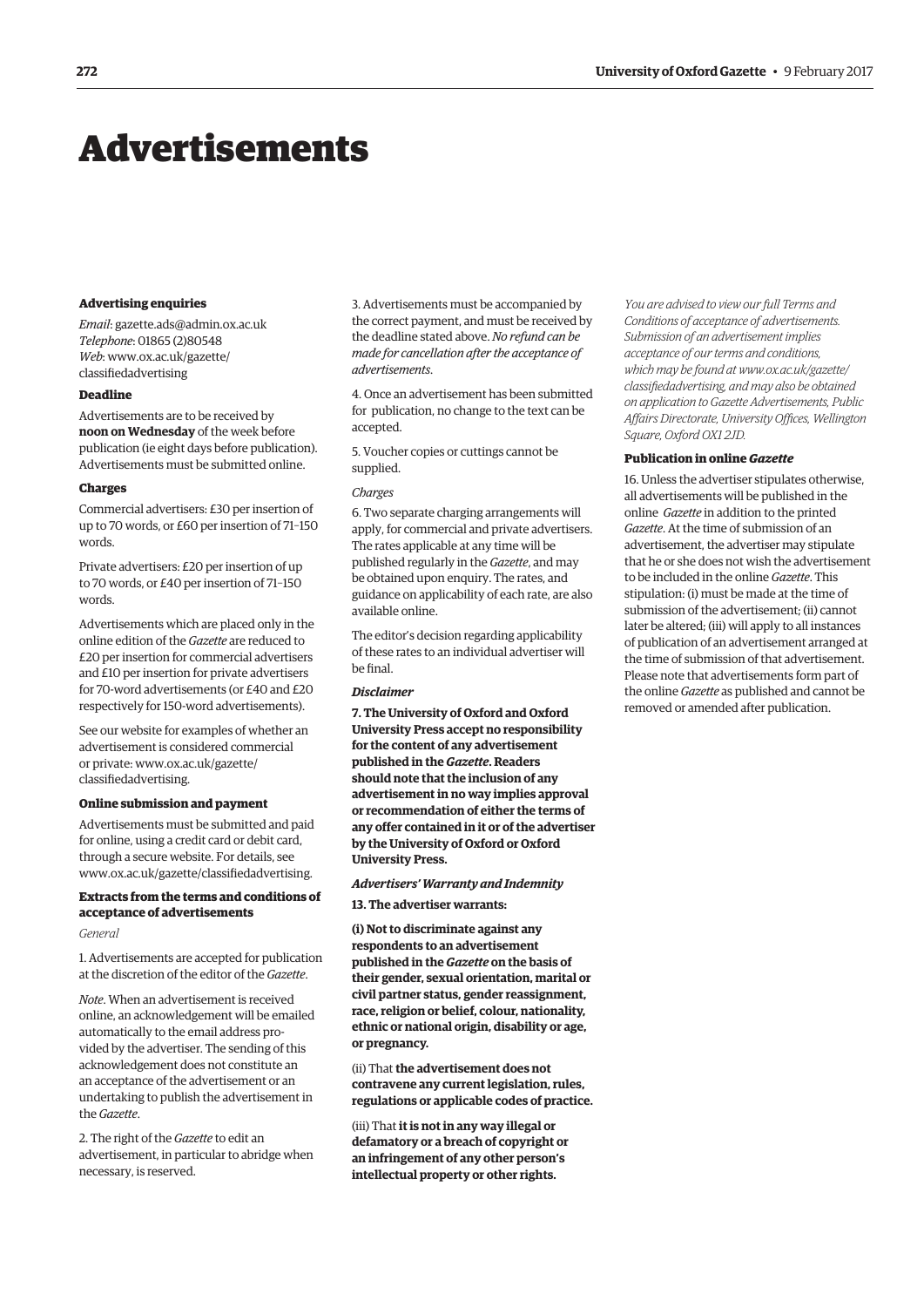#### **Miscellaneous**

#### **Craft Courses**

**Ardington School of Crafts** offers short courses with practising craftspeople in beautiful surroundings near Wantage. 200 courses between 1 and 3 days, from stained glass and silver jewellery to textiles and carving, all held in our well-equipped workshops. Unearth your hidden talents and discover why people keep coming back to Ardington School of Crafts. Gift vouchers [available. See: www.ardingtonschoolofcrafts.](www.ardingtonschoolofcrafts.com) com. Tel: 01235 833433.

#### **Shezan Restaurant**

**Mughal Indian cuisine** at Shezan: 1st floor, 135 High St, Oxford. From our kitchen to your table, we bring you fresh herbs, spices, roots, fragrances and the Mughal tradition of passion for good food. Serving as dining rooms since 1915. Open daily noon–3pm and 5.30–11pm. Tel: 01865 251600. Website: [www.](http://www.shezanoxford.co.uk) [shezanoxford.co.uk.](http://www.shezanoxford.co.uk)

#### **Research participants sought**

**If you are 18–60 years old** and in good health you may be eligible to take part in a study to test the human response to Salmonella typhi and paratyphi run by the Oxford Vaccine Group. Reimbursement provided for your time, inconvenience and travel. Total participation time: up to 15 months. Before you decide whether to take part, it is important to understand exactly what the study is about and what participation would involve. Further [information: www.ovg.ox.ac.uk/recruiting](www.ovg.ox.ac.uk/recruiting-studies)studies, 01865 857420 or [info@ovg.ox.ac.uk.](mailto:info@ovg.ox.ac.uk)

#### **Oxford University Newcomers' Club**

**The Oxford University Newcomers' Club** at the University Club, 11 Mansfield Rd, OX1 3SZ, welcomes the wives, husbands or partners of visiting scholars, of graduate students and of newly appointed academic and administrative members of the University. We offer help, advice, information and the opportunity to meet others socially. Informal coffee mornings are held in the club every Wednesday 10.30–12 (excluding the Christmas vacation). Newcomers with children (0–4) meet every Fri in term 10.15–11.45. We have a large programme of events including tours of colleges, museums and other places of interest. Other term-time activities include a book group, informal conversation group, garden group, antiques group, opportunity to explore Oxfordshire and an opportunities in Oxford group. Visit our website: [www.](http://www.newcomers.ox.ac.uk) [newcomers.ox.ac.uk.](http://www.newcomers.ox.ac.uk)

#### **Restoration and conservation of antique furniture**

**John Hulme** undertakes all aspects of restoration. 30 years' experience. Collection and delivery. For free advice, telephone or write to the Workshop, 11A High St, Chipping Norton, Oxon, OX7 5AD. Tel: 01608 641692.

#### **Sell your unwanted books**

**We buy academic and non-academic used books**. If you are moving office or home, leaving the University or just need more space, we can help. We are most interested in arts, history and social sciences and also buy classical or jazz CDs. Good prices paid for large or small collections and we collect from anywhere in the Oxford area. Please contact [Ross on 07720 288774 or bd@beadledavies.](mailto:bd@beadledavies.co.uk) co.uk.

#### **Services offered**

**Big or small, we ship it all**. Plus free pick up anywhere in Oxford. Also full printing services available (both online and serviced), 24-hour photocopying, private mailing addresses, fax bureau, mailing services and much more. Contact or visit Mail Boxes Etc, 266 Banbury Rd, Oxford. Tel: 01865 514655. Fax: 01865 514656. Email: [staff@mbesummertown.co.uk.](mailto:staff@mbesummertown.co.uk)  Also at 94 London Rd, Oxford. Tel: 01865 [741729. Fax: 01865 742431. Email: staff@](mailto:staff@mbeheadington.co.uk) mbeheadington.co.uk.

**Carpenter/joiner**. For bookcases, wardrobes, etc, made on site to your specifications. Portfolio available. Call Rob Guthrie on 01608 677423 (evening) or 07961 444957 (daytime). Email: [rob.s.guthrie@gmail.com. We](mailto:rob.s.guthrie@gmail.com)b: [www.](http://www.robguthrie.co.uk) [robguthrie.co.uk.](http://www.robguthrie.co.uk)

#### **Situations vacant**

**Part-time PA Secretary** for European events company. Young, efficient person with Word/ Excel and social media skills. European languages and knowledge of Apple Mac are an advantage. Ideally minimum of 16 hours pw with possibility of more. Ready to start ASAP. Office is in North Oxford (near Banbury Rd). [Contact: info@europeaneventorganisation.](mailto:info@europeaneventorganisation.com) com or 07802 751719.

#### **Accommodation offered**

#### *Graduate Accommodation Office*

The Graduate Accommodation Office provides affordable accommodation to full-time graduate students of the [University. Please see www.admin.ox.ac.](www.admin.ox.ac.uk/graduateaccommodation) uk/graduateaccommodation. Academic visitors, staff and part-time students may wish to register for Student Pad, a website where private landlords advertise for tenants associated with the University: [www.oxfordstudentpad.co.uk.](http://www.oxfordstudentpad.co.uk)

**scottfraser – market leaders for quality Oxfordshire property**. Selling, letting, buying, renting, investing – we are here to help. Visit [www.scottfraser.co.uk for](http://www.scottfraser.co.uk) more information or call: Headington sales: 01865 759500; Summertown sales: 01865 553900; East Oxford sales: 01865 244666; Witney sales: 01993 705507; Headington lettings: 01865 761111; Summertown lettings: 01865 554577; East Oxford and student lettings: 01865 244666; Witney lettings: 01993 777909.

#### **Self-catering apartments**

**Visiting Oxford?** Studio, 1-, 2- and 3-bed properties conveniently located for various colleges and University departments. Available from 1 week to several months. Apartments are serviced, with linen provided and all bills included. Details, location maps and photos can be found on our website at [www.](http://www.shortletspace.co.uk) [shortletspace.co.uk. Co](http://www.shortletspace.co.uk)ntact us by email on [stay@shortletspace.co.uk or](mailto:stay@shortletspace.co.uk) call us on 01993 811711.

**Sunny north Oxford studio apartment** with parking available for short/medium-term lets, ideal for 1 person. Immaculate newly built with French doors opening on to south-facing garden. Wi-Fi/TV provided. Lounge/dining area, fully equipped kitchenette with fridge/ freezer/hob/microwave. Separate access with own hallway including washer/dryer, beautiful bathroom with shower. Fresh linen regularly, £60 per night, bills included, minimum 3 nights. £25 surcharge for second person. Email: enquiries@studioflatnorthoxford. com. Tel: 0044 (0)7764 574700. Web: [www.](http://www.studioflatnorthoxford.com) [studioflatnorthoxford.com.](http://www.studioflatnorthoxford.com)

#### **Holiday lets**

**Midhurst**. Romantic, primitive, 2-bedroom gamekeeper's cottage up a muddy farm track in national park at the foot of the South Downs. Open fire, polished floor, simple kitchen; dishwasher, washing machine; broadband, no TV, large study. On own 190-acre organic farm – woods, valleys, river, bluebells, deer. Available weekends; discounts for junior academics. Pictures at [www.](http://www.wakehamfarm.com) [wakehamfarm.com or](http://www.wakehamfarm.com) e[mail haroldcarter@](mailto:haroldcarter@mac.com) mac.com.